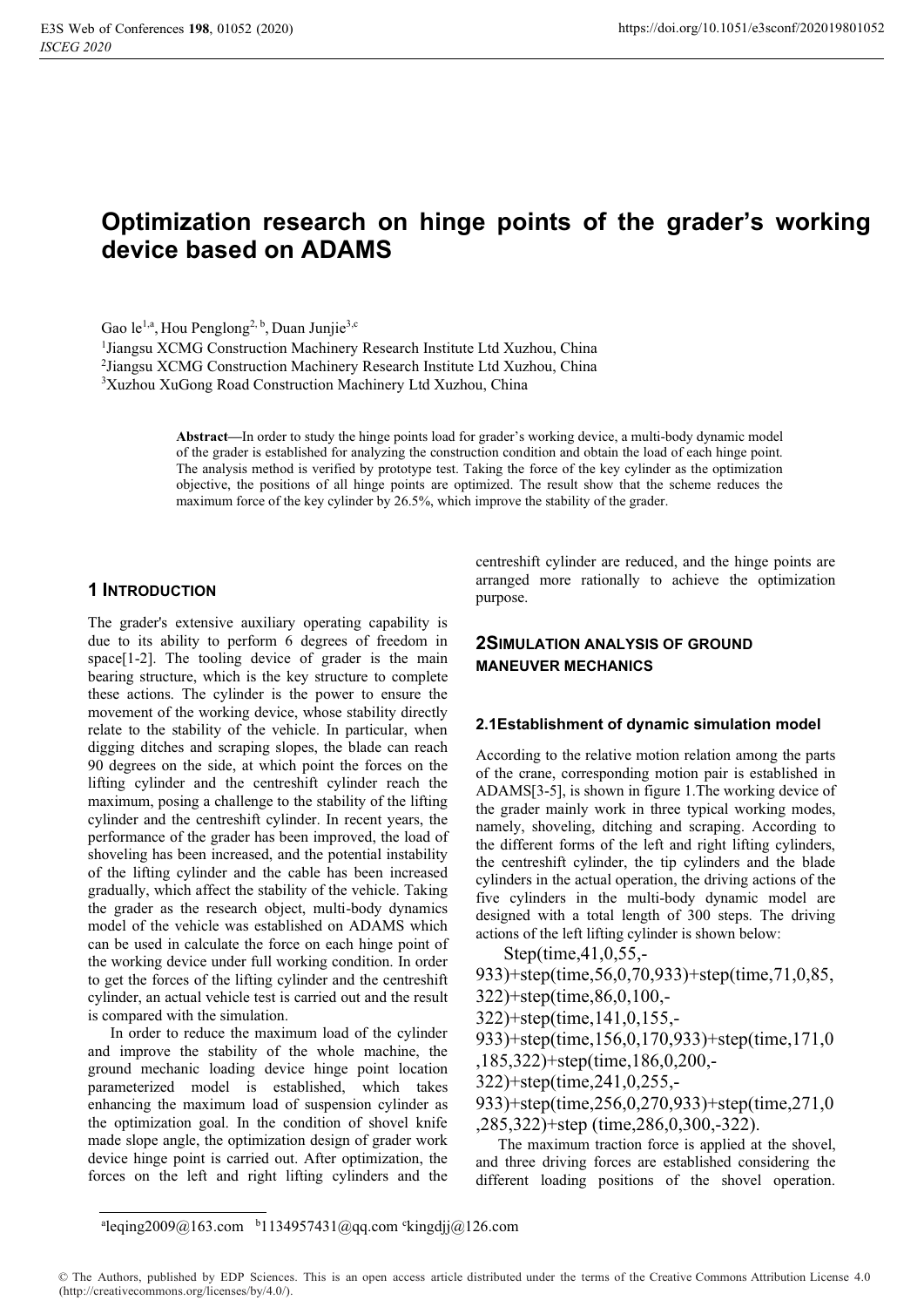Driving function of the middle position of the blade: step(time,100,100000,101,0); Driving function of the right position of the shovel: step(time,100,0,101, 100000) step( time,200,0,201,100000). The driver function for the left position of the blade: step(time,200,0,201,100000).



**Fig. 1** Model diagram of main structure parts of grader

# **2.2Dynamic simulation calculation**

According to the settings above, a model is established in conditions of flat ground and small angle trench means whose arm and front frame pin hole in the middle. While the other model is established in conditions of large-angle trench working and the vertical slope working. The analysis results are shown in figure 2-3.



**Fig. 2** Simulation results of ground working conditions and conditions of ditching and slope scraping at small angles



**Fig. 3** Simulation results of large angle trench excavation and slope scraping

Based on the simulation, it can be found that the lifting cylinder force in the condition of flat ground is less than that in the condition of digging ditches and scraping

slopes. The maximum force of the cylinder in the condition of ditching on the left side and vertical slope is greater than that in the condition of ditching and slope scraping on the right side. All the positions are shrinkage condition of the left lifting cylinder, extension condition of the right lifting cylinder, and loading of the blade at the left. The maximum force of the cylinder in the condition of ditching on the left side and vertical slope is greater than that in the condition of ditching and slope scraping on the right side.

# **3TEST AND COMPARISON WITH SIMULATION ANALYSIS**

## **3.1Test of hinge position**

In order to verify the correctness of the multi-body dynamic model, the test was carried out on the sample grader. Pressure sensors was installed on both sides of lifting cylinders. After fixing the other end of the pull rope and adjusting the attitude of the working device, to make the traction frame horizontal and symmetrical on the left and right sides and keeping the back of the blade vertical and symmetrical on both sides, what was showed in figure 4, then the sample grader was Started the motor slowly by keeping the tire moving towards the head.



**Fig. 4** Grader test site

## **3.2Comparison of test and simulation analysis**

According to the cylinder size calculation, the forces data were obtained. While the test data was obtained and showed in the Table 1. Then loading the data of the actual tension sensor to get the force of the lifting cylinder and the centreshift cylinder. After calculation, it was found that the maximum error between the measured cylinder force and the calculated cylinder force under the same attitude is within 7%, which meets the engineering practical application.

**Table 1** Comparison table of experimental and simulation analysis data

|             | Loading<br>force | Left<br>lifting<br>cylinder | Right<br>lifting<br>cylinder | Centreshift<br>cylinder |
|-------------|------------------|-----------------------------|------------------------------|-------------------------|
| $\alpha$ ct |                  | $-13589$                    | $-13830$                     | $-1225$                 |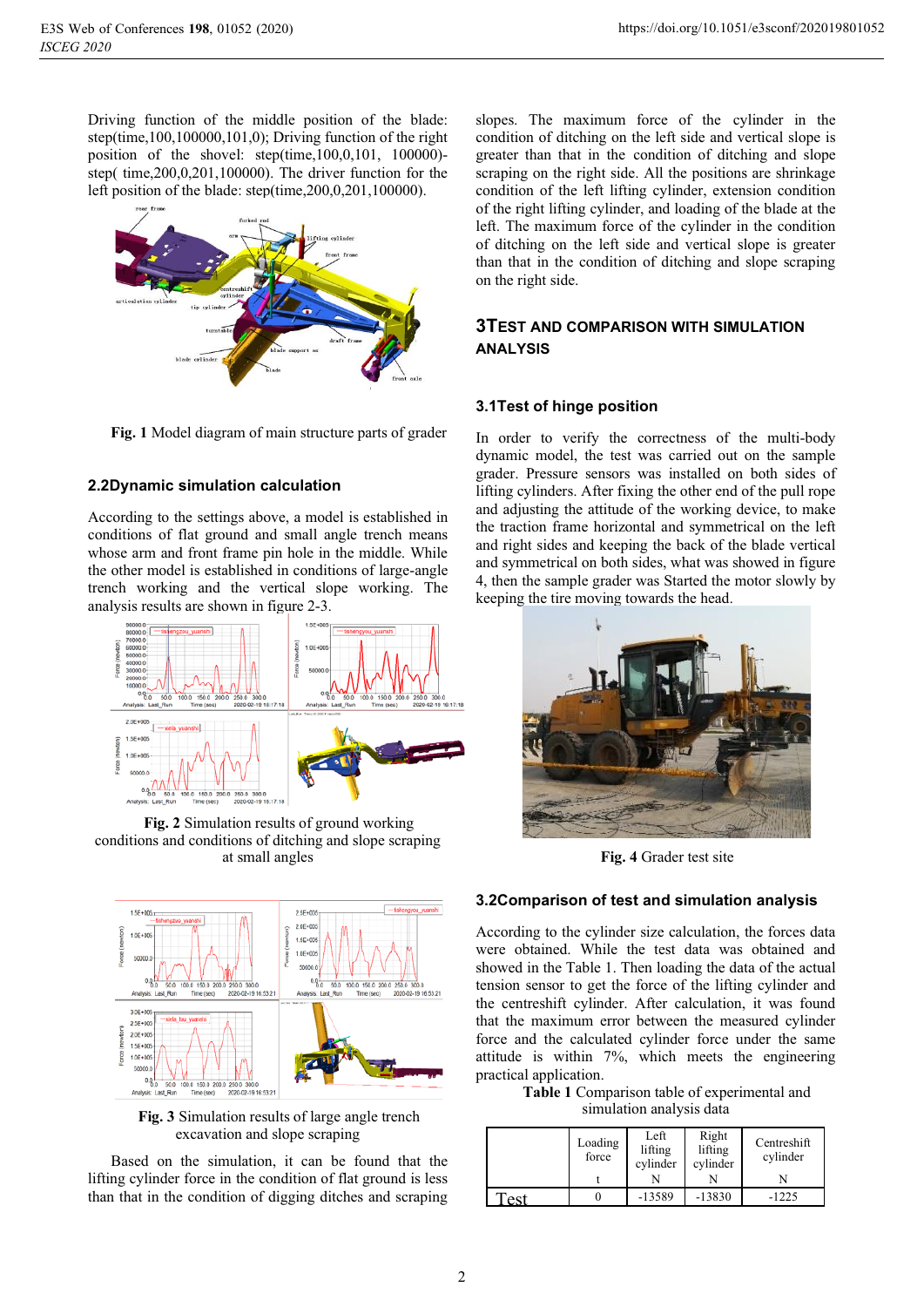| data                  | 2.3            | $-5367$  | $-10757$ | $-15974$ |
|-----------------------|----------------|----------|----------|----------|
|                       | 4.1            | 1727     | $-7400$  | $-29284$ |
|                       | 6              | 10176    | $-3890$  | $-44440$ |
|                       | $\overline{7}$ | 13141    | $-2206$  | $-50870$ |
|                       | $\theta$       | $-13022$ | $-13138$ | $-1155$  |
| Analysis<br>data      | 2.3            | $-5012$  | $-10223$ | $-16770$ |
|                       | 4.1            | 1600     | $-6960$  | $-30420$ |
|                       | 6              | 9555     | $-3929$  | $-46010$ |
|                       | $\overline{7}$ | 12562    | $-2248$  | $-52310$ |
|                       | $\theta$       | $-4\%$   | $-5\%$   | $-6\%$   |
| Percent<br>error $\%$ | 2.3            | $-7\%$   | $-5%$    | 5%       |
|                       | 4.1            | $-7\%$   | $-6\%$   | 4%       |
|                       | 6              | $-6%$    | $1\%$    | 4%       |
|                       | 7              | $-4\%$   | $2\%$    | 3%       |

# **4OPTIMIZATION OF HINGE POSITION**

## **4.1Determination of objective function**

Through above analysis, it is found that the limit working condition of grader is the condition of the shovel at 90 degrees. Under this working condition, the load of cylinder force reaches the maximum, which increase danger to the stability of the cylinder, which is took as the optimization objective.

#### **4.2Determination of design variables**

Establish optimization variables for all hinge points involved in the working device of the grader and correlate the relationships among variables[6-7] ,to ensure that there is only one optimization variable for the same parameter and make sure that the constraint pair can move with it.

| variable      | Х                     | Y                        | Ζ                                                |
|---------------|-----------------------|--------------------------|--------------------------------------------------|
| ZXT_you       | $(ZXT_$ zuo.loc_x)    | $(ZXT$ zuo.loc y)        | $(-1)$<br>*ZXT_zuo.loc_z)                        |
| ZXT_zuo       | $(DV_1)$              | $(DV_2)$                 | $(DV_3)$                                         |
| ZXW_zuo       | $(DV_4)$              | $(ZXT_$                  |                                                  |
| ZXW_you       | $(ZXW_$ zuo.loc_x)    | $(ZXT_$ zuo.loc_y)       | $\frac{(DV_5)}{(-1)^*}$<br>ZXW_zuo.loc_z)        |
| BJ you y      | $(BJ$ zuo z.loc x)    | $(BJ$ zuo z.loc y)       | $(-1)^*$<br>BJ zuo z.loc z)                      |
| BJ zuo z      | $(DV_6)$              | $(DV_7)$                 |                                                  |
| BJ you z      | $(BJ_$ zuo y.loc x)   | $(BJ$ zuo y.loc y)       | $rac{(\text{DV } 8)}{(-1)^*}$<br>BJ zuo y.loc z) |
| BJ_zuo_y      | $(DV_9)$              | $(DV_10)$                | $\frac{(DV_11)}{(1+1)^2}$                        |
| liang you     | $(liang\ zuo.loc\ x)$ | (liang zuo.loc_y)        | liang zuo.loc_z)                                 |
| liang zuo     | $(DV_12)$             | $(DV_13)$                | $(DV_14)$                                        |
| liang zhong   | $(liang\ zuo.loc\ x)$ | $(DV_15)$                | 0                                                |
| xiela tou     | $(DV_16)$             | $(DV_17)$                | (DV <sub>18</sub> )                              |
| xiela wei     | $(DV_19)$             | $(DV_20)$                | $(DV_21)$                                        |
| $TS_$ zuo $x$ | (DV 22)               | (DV 23)                  | $\frac{(DV 24)}{(-1)^*}$                         |
| TS_you_x      | $(TS_$ zuo x.loc x)   | $(TS_$ zuo $x$ .loc $y)$ | TS_zuo_x.loc_z)                                  |
| JWQ_zuo       | $(DV_25)$             | (DV 26)                  | $(DV_27)$                                        |
| JWQ_you       | $(JWQ_$ zuo.loc $x)$  | $(JWQ_$ zuo.loc $y)$     | $(-1)$<br>JWQ_zuo.loc_z)                         |
| JWG wei       | (DV 28)               | (DV 29)                  | $\boldsymbol{0}$                                 |

**Table 2** Optimization variable information table

| JWG tou | (DV <sub>30</sub> ) | (DV 31) |  |
|---------|---------------------|---------|--|

# **4.3Determination of constraint conditions**

The realization of blade 90 sideslip is an important performance index of grader operation. On this basis, the optimization of hinge point position is implemented. Therefore, the secondary constraint condition of multibody dynamic analysis is that the blade can achieve left and right 90 degree lateral.

## **4.4 Sensitivity analysis**

The maximum force of the left lifting cylinder, the right lifting cylinder and the centreshift cylinder was taken as the optimization objective to obtain their sensitivity. The sensitivity optimization information of the key position was selected in table 3.<br>Table 3 Se

|  |  |  | Table 3 Sensitivity information table |  |
|--|--|--|---------------------------------------|--|
|  |  |  |                                       |  |

| DV 6      | Left<br>lifting<br>cylinder<br>$1E + 04$ | Sensi-<br>tivity | Right<br>lifting<br>Cylinder<br>$1E + 05$ | Sensi-<br>tivity | Centreshift<br>cylinder<br>$1E + 05$ | Sensi-<br>tivity |
|-----------|------------------------------------------|------------------|-------------------------------------------|------------------|--------------------------------------|------------------|
| $-2798.0$ | 8.5830                                   | $-5.4$           | 1.5022                                    | $-103.2$         | 1.9535                               | $-46.3$          |
| $-2781.3$ | 8.5740                                   | $-4.5$           | 1.4850                                    | $-99.2$          | 1.9458                               | $-41.4$          |
| $-2764.7$ | 8.5680                                   | $-2.7$           | 1.4692                                    | $-91.0$          | 1.9397                               | $-39.6$          |
| $-2748.0$ | 8.5650                                   | $-0.9$           | 1.4547                                    | $-87.9$          | 1.9326                               | $-39.9$          |
| $-2731.3$ | 8.5651                                   | 0.9              | 1.4399                                    | $-87.3$          | 1.9264                               | $-34.2$          |
| $-2714.7$ | 8.5681                                   | 2.8              | 1.4256                                    | $-84.5$          | 1.9212                               | $-34.9$          |
| $-2698.0$ | 8.5743                                   | 3.7              | 1.4117                                    | $-83.2$          | 1.9148                               | $-38.4$          |

# **5OPTIMIZATION DESIGN AND ANALYSIS**

According to the sensitivity analysis results, the following two technical schemes are shown in figure 5. The optimized scheme is analyzed, and the analysis results are shown in figure 6-7.



**Fig. 5** Optimization scheme diagram of hinge point position



**Fig. 6** Simulation comparison before and after optimization of ground working conditions, ditching and slope scraping at small angle